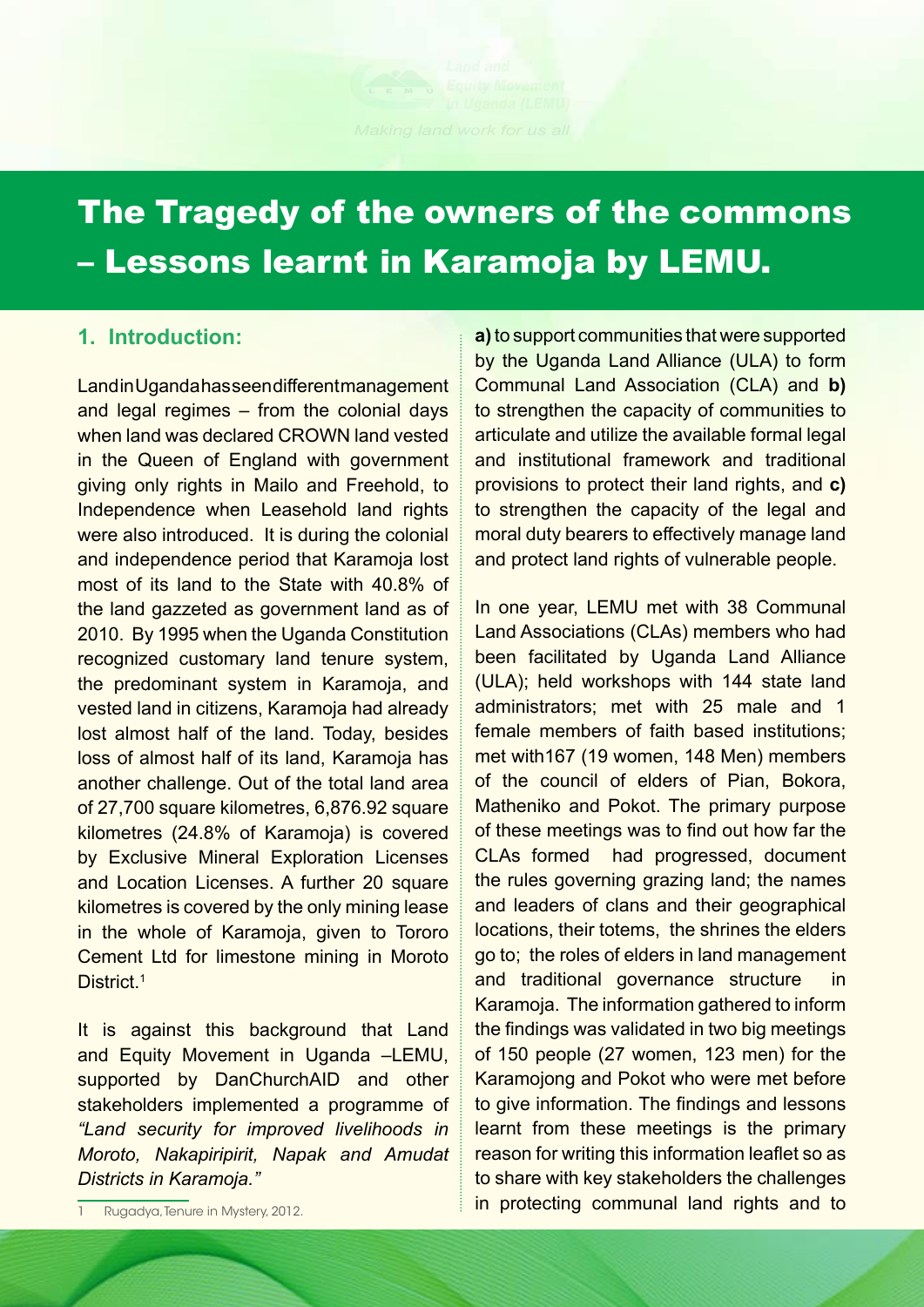generate consensus in appropriate solutions and actions.

## **2. Findings of our work in Karamoja:**

- 1) 1) Karamoja has six main clans namely: *Ngikaala, Ngitaruk, Ngimariamong, Ngigetei* and *Ngimoru* and *Ngidooi* in the districts of Napak, Moroto and Nakapiripirit. **These 6 main clans have 47 Sub clans. Amudat district is said to have 21 main clans and 88 sub clans**.
- 2) The traditional governance structure of the Karimojong is more to do with clusters of people, living together and who are concerned with the security of their animals and the people and not so much of land. Land is taken for granted to always be there. Land administration and dispute resolution are handled by the Ekokwe or Akiriket, an assembly of initiated male elders. These elders are well known and greatly respected in their areas and follow clear procedures in their administration and dispute settlement mechanism, which also provides for appeals; but their names and structures are not known to outsiders. The ultimate authority in Karamoja is said to be the council of representatives from the territories (the Akiriket and Ekitela).
- 3) Knowing who an elder is has been equally difficult. There seems to be three categories of elders namely: **a)** those who were named to link communities to the district councils; **b)** those who were facilitated by the Ministry of Gender and

For more information please contact

Industrial Area, Namwongo Road

are now organized under Karamoja Elders Forum (an NGO), and **c)** The traditional elders who are known only when there is a function such as "akiriket". The one who was the first to be initiated is the elder who leads. Further work to understand the names of elders and the structure is therefore still necessary.

4) The communities met informed us that a lot of their land is being titled by individuals. There is no information on this. It is also not clear if people understand the difference between land that was taken by government and gazetted before 1995 and land that is being titled after 1995 when land was now vested in citizens.

All communities met were unhappy with the influx of people involved in mining but coming from other districts. It is said that the only communal land association formed that is now receiving 3% royalty are mostly people who were not all originally from Karamoja.

5) The Karimojong say they know their boundaries and do not need to mark them with trees. And yet, leaving the land unmarked enforces the belief that the land is "un owned" and risks being given away by the District Land Board to individuals who will then title the communal land as their individually owned land. The land is also large and marking it with traditional trees would need major organization and commitment by all people. Moroto district leaders also advised against boundary

: 0772 856 212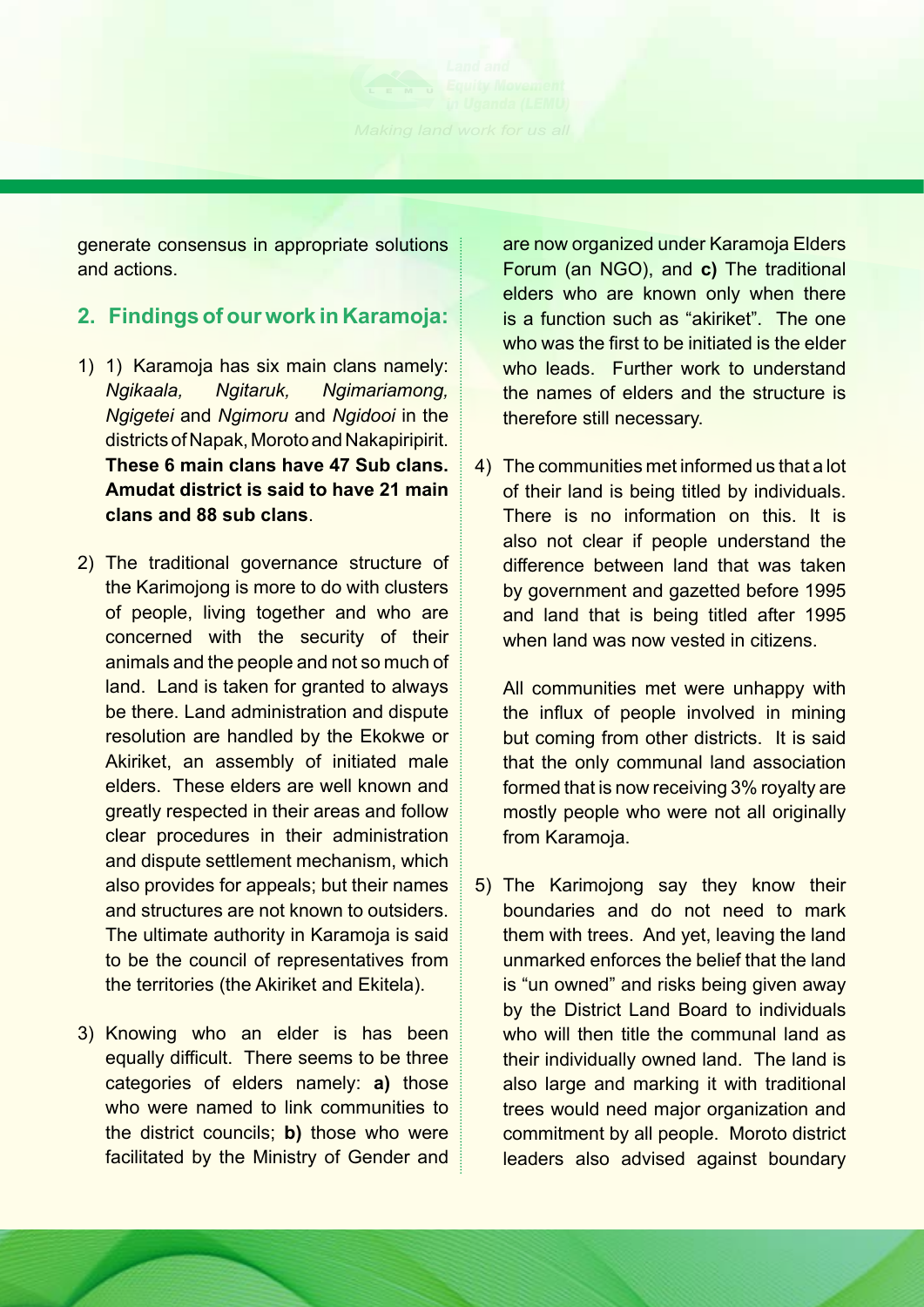tree marking. Some work to map grazing areas but not borders with GPS has been done by Karamoja Development Forum with support from GIZ and LEMU who is also a member of this interest group could tap into this initiative.

#### **3. Implication of our findings on protection of land rights in Karamoja and our recommendations.**

1) Although the Land Act provides for means of protecting communal land by communal land owners by first registering as a legal entity and then applying for either a certificate or Title, this protection will be very difficult because:**1)** there is risk of entering the names of those who are not the traditional leaders in the certificates/ titles because traditional structure is complex and hard to understand; **2)** Land owners each own or have access to two types of land – one for rainy season and one with bigger number of people for the dry seasons. Some of these lands fall outside the geographic boundaries of districts and Karamoja. Any issuance of certificates or titles would first need to understand the movement pattern of the land owners; **3)** the law on forming communal land associations, (CLAs), as it stands today is too risky because it allows the names of individuals to be entered into the certificate or title and as such the individuals could easily sell the land. The implementation of the Land Act to issue CLAs in its current form is therefore not recommended. A possible alternative is to register the community land owners under a different law as Community Based Organisations (CBOs.)

- 2) Planting boundary trees and drawing sketch maps of the land - An alternative and more social ways of protecting land is to plant boundary trees, draw sketch maps of the land and document the land owners. This option is also difficult because the land is large and marking it with traditional trees would need major organization and commitment by all people. The risks therefore remains in that leaving the land unmarked enforces the belief that the land in Karamoja is "un owned" and can be given away by the District Land Board to individuals who will then title the land. An alternative to the Karamojong marking their land is therefore to have the gazzetted areas marked by the Authorities such as Uganda Wildlife Authority, National Forest Authority, etc. A third alternative is also for government not to allow any individual titles to be issued in Karamoja, the same way that the President ordered for Buliisa **District**
- 3) There is need to understand the governance structure and the names of the traditional leaders, who wield respect so that any land rights protection work is with their knowledge, consent and participation.
- 4) If this is that some of the miners come from outside Karamoja and just settle to start mining, it would imply that anyone can own land in Karamoja by simply entering and settling. This is against the legal ways to acquire land in Uganda – by birth, by gift, by purchase and government allocation (before 1995)